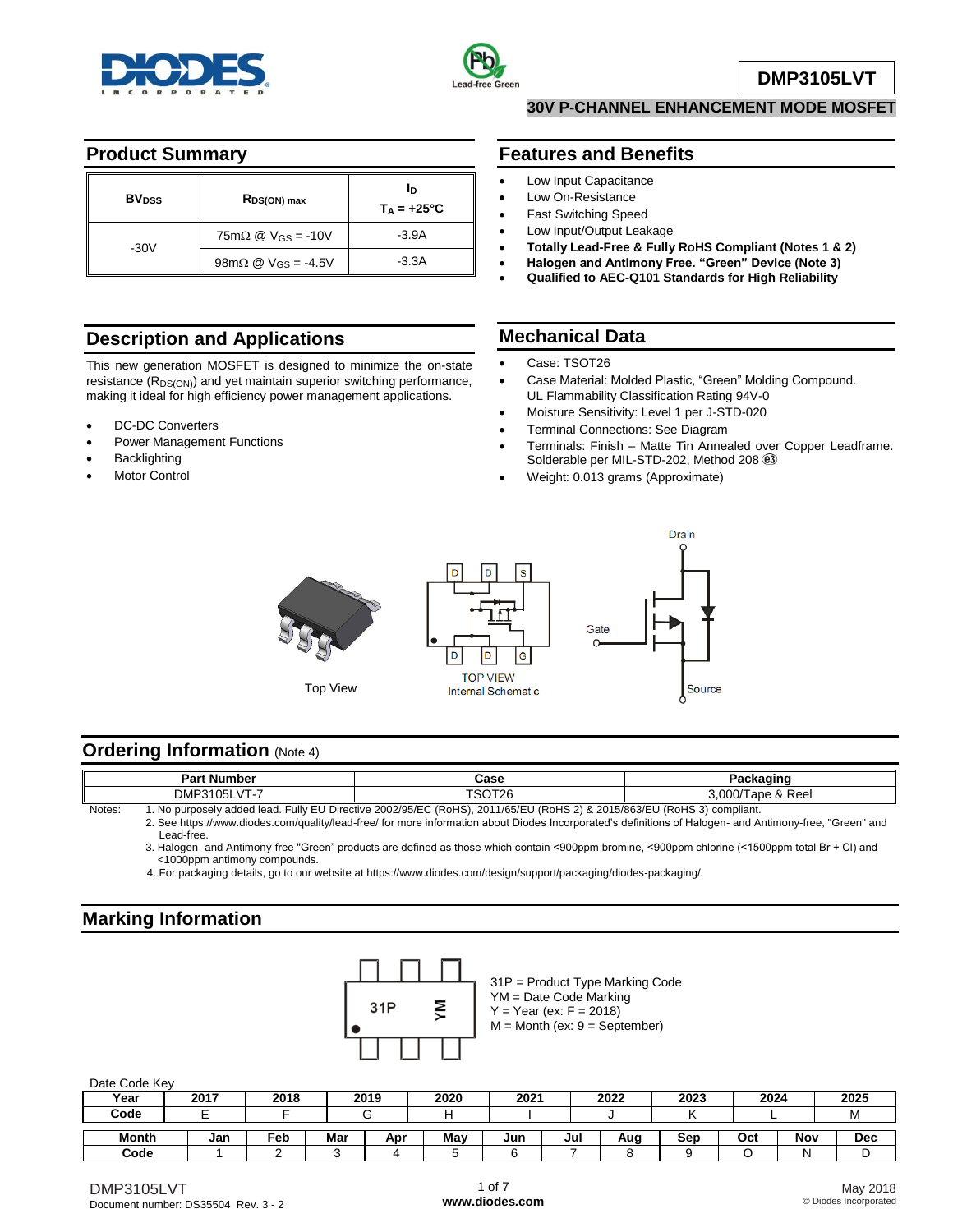

# **Maximum Ratings** (@TA = +25°C, unless otherwise specified.)

| <b>Characteristic</b>                              | Symbol                 | Value                                        | <b>Unit</b> |                  |   |
|----------------------------------------------------|------------------------|----------------------------------------------|-------------|------------------|---|
| Drain-Source Voltage                               | <b>V<sub>DSS</sub></b> | -30                                          |             |                  |   |
| Gate-Source Voltage                                |                        |                                              | VGSS        | ±12              |   |
| Continuous Drain Current (Note 5) $V_{GS} = -10V$  | Steady<br>State        | $T_A = +25^{\circ}C$<br>$T_A = +70^{\circ}C$ | ID          | $-3.1$<br>$-2.5$ | A |
| Continuous Drain Current (Note 5) $V_{GS} = -4.5V$ | Steady<br>State        | $T_A = +25^{\circ}C$<br>$T_A = +70^{\circ}C$ | ID          | $-2.7$<br>$-2.2$ | A |
| Continuous Drain Current (Note 6) $V_{GS} = -10V$  | Steady<br>State        | $T_A = +25^{\circ}C$<br>$T_A = +70^{\circ}C$ | ID          | $-3.9$<br>$-3.1$ | A |
| Continuous Drain Current (Note 6) $V_{GS} = -4.5V$ | ID                     | $-3.3$<br>$-2.7$                             | A           |                  |   |
| Maximum Continuous Body Diode Forward Current      | Is                     | $-2.2$                                       |             |                  |   |
| Pulsed Drain Current (10us Pulse, Duty Cycle = 1%) | <b>IDM</b>             | $-20$                                        |             |                  |   |

## **Thermal Characteristics** (@T<sub>A</sub> = +25°C, unless otherwise specified.)

| <b>Characteristic</b>                            | Symbol         | Value           | Unit   |
|--------------------------------------------------|----------------|-----------------|--------|
| Total Power Dissipation (Note 5)                 | $P_D$          | 1.15            | W      |
| Thermal Resistance, Junction to Ambient (Note 5) | $R_{AJA}$      | 108             | °C/W   |
| Total Power Dissipation (Note 6)                 | P <sub>D</sub> | 1.75            | W      |
| Thermal Resistance, Junction to Ambient (Note 6) | $R_{AJA}$      | 72              | °C/W   |
| Thermal Resistance, Junction to Case (Note 6)    | $R_{AJC}$      | 23.4            | °C/W   |
| Operating and Storage Temperature Range          | T.J. Tsтg      | $-55$ to $+150$ | $\sim$ |

## **Electrical Characteristics** (@T<sub>A</sub> = +25°C, unless otherwise specified.)

| Characteristic                              | Symbol                  | Min                           | Typ    | Max                      | Unit      | <b>Test Condition</b>                                 |  |  |
|---------------------------------------------|-------------------------|-------------------------------|--------|--------------------------|-----------|-------------------------------------------------------|--|--|
| OFF CHARACTERISTICS (Note 7)                |                         |                               |        |                          |           |                                                       |  |  |
| Drain-Source Breakdown Voltage              | <b>BV<sub>DSS</sub></b> | $-30$                         |        |                          | V         | $V_{GS} = 0V$ , $I_D = -250\mu A$                     |  |  |
| Zero Gate Voltage Drain Current             | <b>I</b> <sub>DSS</sub> |                               |        | $-100$                   | nA        | $V_{DS} = -30V$ , $V_{GS} = 0V$                       |  |  |
| Gate-Source Leakage                         | <b>I</b> GSS            | $\overbrace{\phantom{13333}}$ |        | ±100                     | nA        | $V_{GS} = \pm 12V$ , $V_{DS} = 0V$                    |  |  |
| <b>ON CHARACTERISTICS (Note 7)</b>          |                         |                               |        |                          |           |                                                       |  |  |
| Gate Threshold Voltage                      | $V$ GS(TH)              | $-0.5$                        | $-0.9$ | $-1.5$                   | V         | $V_{DS} = V_{GS}$ , $I_D = -250 \mu A$                |  |  |
|                                             |                         |                               | 65     | 75                       |           | $V_{GS} = -10V$ , $I_D = -4.2A$                       |  |  |
| Static Drain-Source On-Resistance           | $R_{DS(ON)}$            |                               | 75     | 98                       | $m\Omega$ | $V_{GS} = -4.5V$ , $I_D = -4.0A$                      |  |  |
|                                             |                         |                               | 98     | 150                      |           | $V_{GS} = -2.5V$ , $I_D = -3.0A$                      |  |  |
| Forward Transfer Admittance                 | $ Y_{fs} $              |                               | 5      |                          | S         | $V_{DS} = -15V$ , $I_D = -4.0A$                       |  |  |
| Diode Forward Voltage                       | V <sub>SD</sub>         |                               | $-0.7$ | $-1.0$                   | $\vee$    | $V_{GS} = 0V$ , $I_S = -1A$                           |  |  |
| <b>DYNAMIC CHARACTERISTICS (Note 8)</b>     |                         |                               |        |                          |           |                                                       |  |  |
| Input Capacitance                           | $C$ <sub>iss</sub>      | $\overline{\phantom{m}}$      | 839    |                          |           | $V_{DS}$ = -15V, $V_{GS}$ = 0V<br>$f = 1.0$ MHz       |  |  |
| <b>Output Capacitance</b>                   | $C_{\rm oss}$           |                               | 47     |                          | pF        |                                                       |  |  |
| Reverse Transfer Capacitance                | C <sub>rss</sub>        | $\overline{\phantom{0}}$      | 43     |                          |           |                                                       |  |  |
| Gate Resistance                             | $R_G$                   | $\overline{\phantom{m}}$      | 12.3   | $\overline{\phantom{m}}$ | $\Omega$  | $V_{DS} = 0V$ , $V_{GS} = 0V$ , $f = 1.0 MHz$         |  |  |
| Total Gate Charge (V <sub>GS</sub> = -4.5V) | $Q_q$                   | $\overline{\phantom{0}}$      | 9.0    | $\overline{\phantom{0}}$ |           |                                                       |  |  |
| Total Gate Charge $(V_{GS} = -10.0V)$       | $Q_{q}$                 |                               | 19.8   |                          | nC        |                                                       |  |  |
| Gate-Source Charge                          | $Q_{gs}$                |                               | 1.6    |                          |           | $V_{DS}$ = -15V, $I_D$ = -4.0A                        |  |  |
| Gate-Drain Charge                           | $Q_{\text{qd}}$         |                               | 1.1    |                          |           |                                                       |  |  |
| Turn-On Delay Time                          | $t_{D(ON)}$             |                               | 9.7    |                          |           |                                                       |  |  |
| Turn-On Rise Time                           | t <sub>R</sub>          | $\overline{\phantom{m}}$      | 17.7   |                          |           | $V_{GS} = -10V$ . $V_{DD} = -15V$ . $R_G = 6\Omega$ . |  |  |
| Turn-Off Delay Time                         | $t_{D(OFF)}$            |                               | 269    |                          | ns        | $In = -1A$                                            |  |  |
| <b>Turn-Off Fall Time</b>                   | tF                      | $\overline{\phantom{0}}$      | 64     |                          |           |                                                       |  |  |

Notes: 5. Device mounted on FR-4 PC board, with minimum recommended pad layout, single sided.

6. Device mounted on FR-4 substrate PC board, 2oz copper, with thermal vias to bottom layer 1inch square copper plate.

7. Short duration pulse test used to minimize self-heating effect.

8. Guaranteed by design. Not subject to production testing.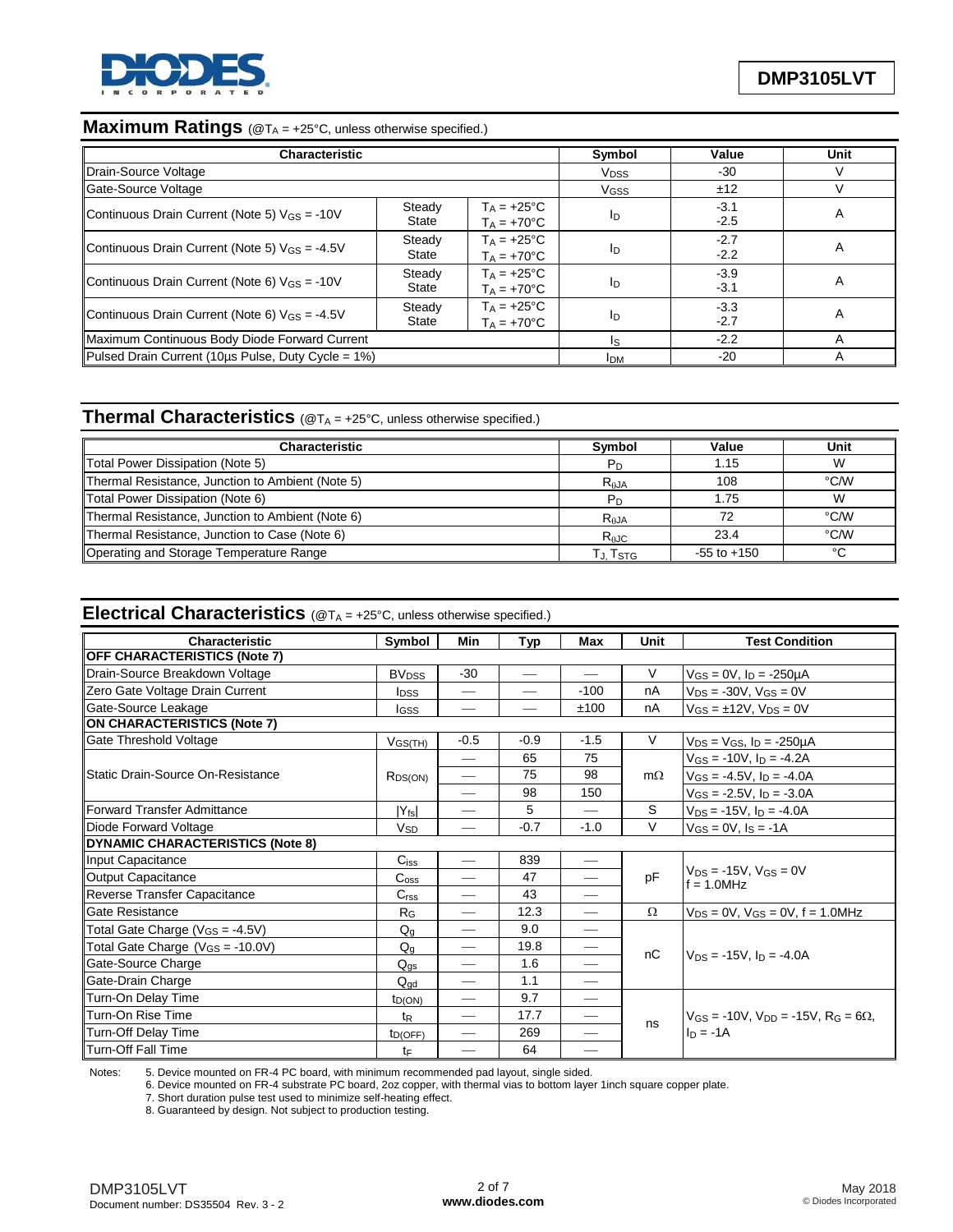

## **DMP3105LVT**

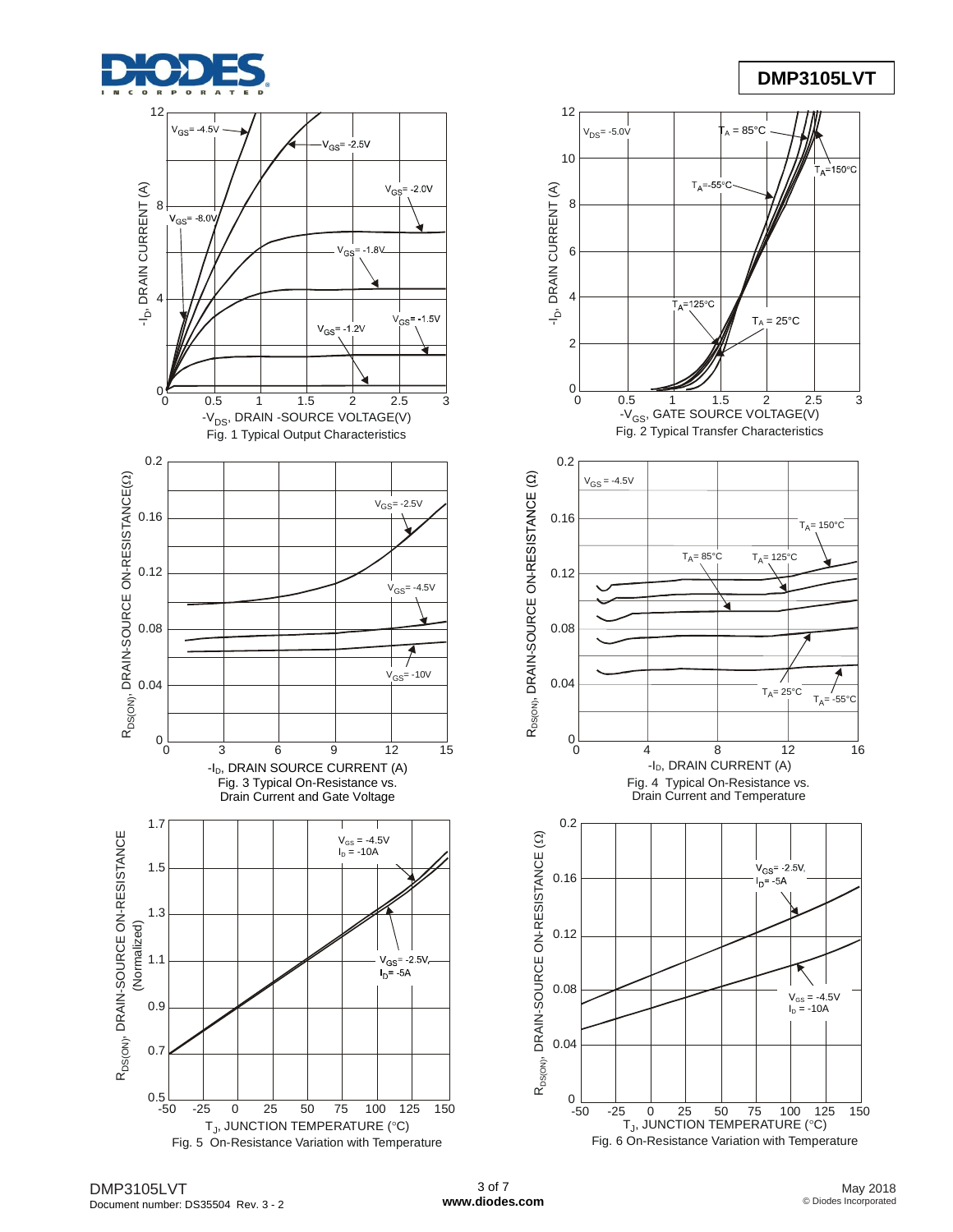

## **DMP3105LVT**





DMP3105LVT Document number: DS35504 Rev. 3 - 2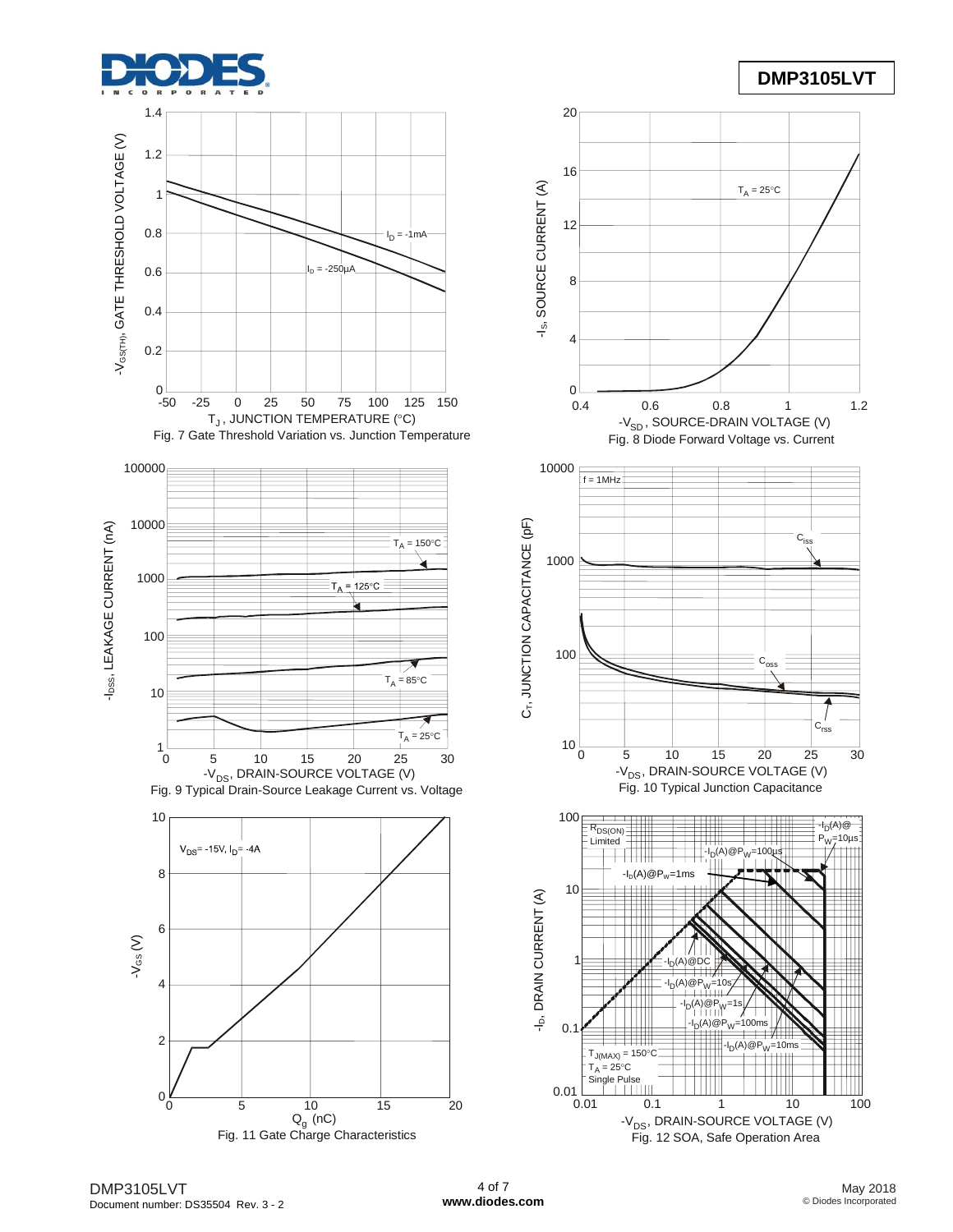

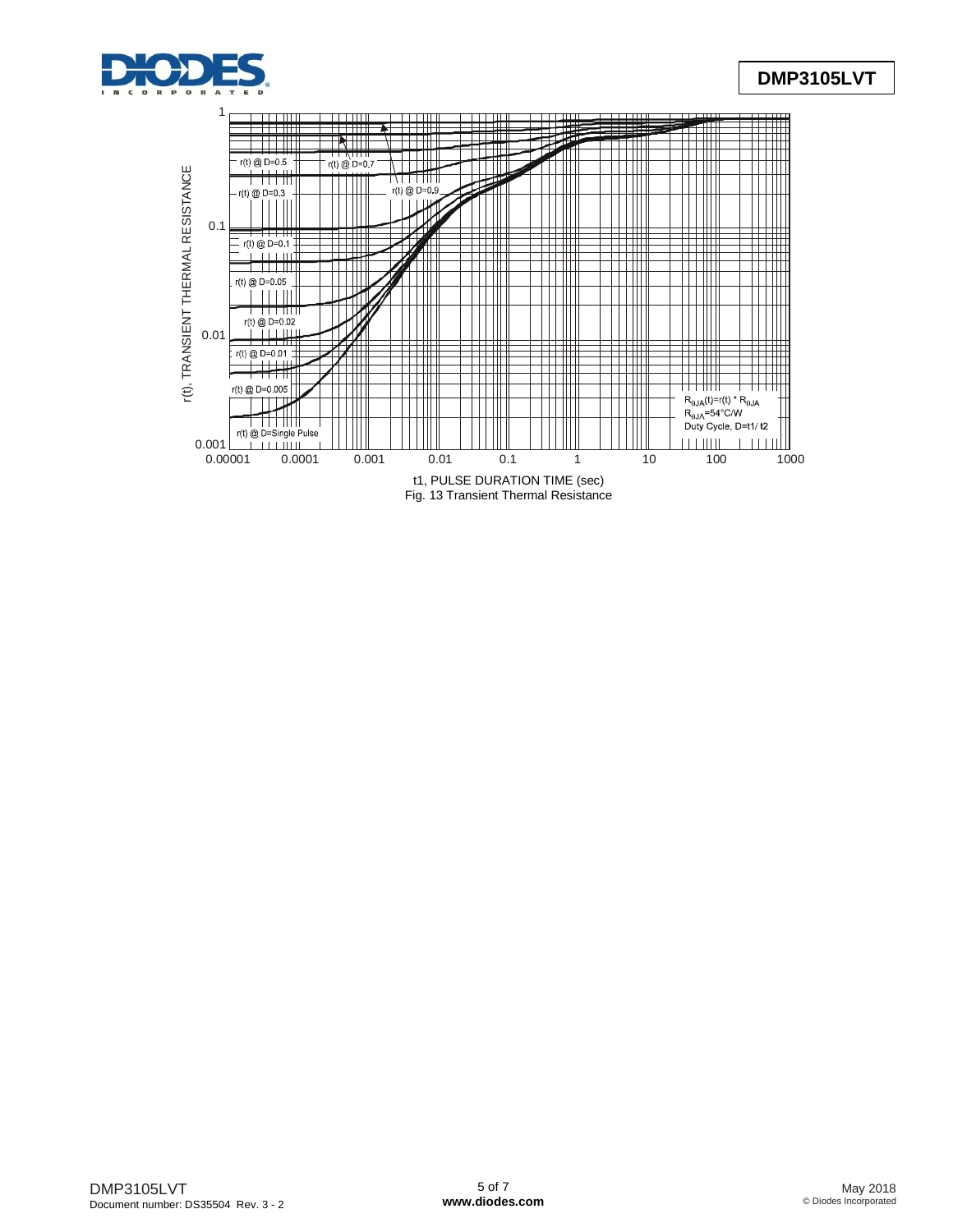

### **Package Outline Dimensions**

Please see http://www.diodes.com/package-outlines.html for the latest version.

**TSOT26**



| <b>TSOT26</b>        |                    |       |             |  |  |  |  |  |
|----------------------|--------------------|-------|-------------|--|--|--|--|--|
|                      |                    |       |             |  |  |  |  |  |
| Dim                  | Min                | Max   | <b>Typ</b>  |  |  |  |  |  |
| A                    |                    | 1.00  |             |  |  |  |  |  |
| A <sub>1</sub>       | 0.010              | 0.100 |             |  |  |  |  |  |
| A <sub>2</sub>       | 0.840              | 0.900 |             |  |  |  |  |  |
| D                    | 2.800              | 3.000 | 2.900       |  |  |  |  |  |
| Е                    | 2.800 BSC          |       |             |  |  |  |  |  |
| E1                   | 1.500              | 1.600 |             |  |  |  |  |  |
| b                    | 0.300              | 0.450 |             |  |  |  |  |  |
| C                    | 0.120              | 0.200 |             |  |  |  |  |  |
| 0.950 BSC<br>e       |                    |       |             |  |  |  |  |  |
| e1                   | 1.900 BSC          |       |             |  |  |  |  |  |
| L                    | 0.30               | 0.50  |             |  |  |  |  |  |
| L2                   | 0.250 BSC          |       |             |  |  |  |  |  |
| θ                    | 0°                 | 8°    | $4^{\circ}$ |  |  |  |  |  |
| θ1                   | 4°<br>$12^{\circ}$ |       |             |  |  |  |  |  |
| <b>)imensions in</b> |                    |       |             |  |  |  |  |  |

## **Suggested Pad Layout**

Please see http://www.diodes.com/package-outlines.html for the latest version.

**TSOT26**



|    | Dimensions   Value (in mm) |
|----|----------------------------|
| r: | 0.950                      |
|    | 0.700                      |
|    | 1.000                      |
|    | 3.199                      |